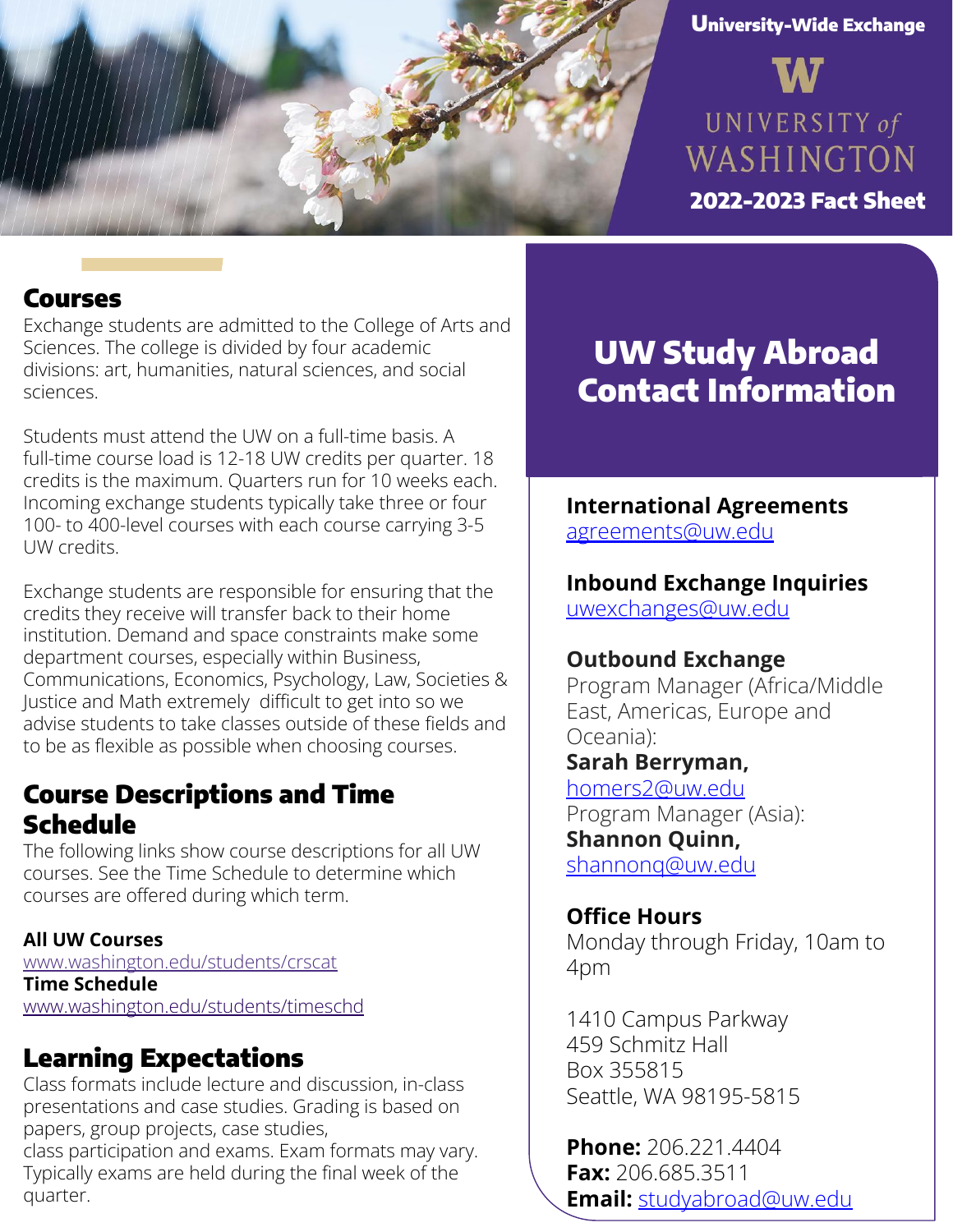





2021-2022 Fact Sheet 2022-2023 Fact Sheet

# Exchange Application

## Timeline

| <b>Academic Term</b>                         | <b>Application</b><br><b>Open</b> | <b>Nomination</b><br><b>Deadline</b> | <b>Application</b><br><b>Deadline</b> | <b>Admissions</b><br><b>Decisions</b> |
|----------------------------------------------|-----------------------------------|--------------------------------------|---------------------------------------|---------------------------------------|
| Autumn Quarter start<br>(September-December) | January 1                         | March 1                              | April 1                               | Late May/Early<br>June                |
| Winter Quarter start<br>(January-March)      | June 1                            | July 1                               | August 1                              | Mid to late<br>October                |
| Spring Quarter start<br>(March-June)         | September 1                       | October 1                            | November 1                            | Mid to late January                   |

## Important Links and Instructions

Nomination Link: **https://forms.gle/rhrK5eRNd2ob9NG58** Please nominate students using this form. We are no longer using the nomination code system.

Please submit your nominations one month prior to student's application deadlines. When you nominate your students, they will automatically be sent an email with a link to our application and instructions on how to complete their application.

\*Please note that our university-wide exchange agreements are for undergraduate students only

#### Application Requirements

**GPA**: Equivalent of 3.0/4.0

#### **Verification of English Proficiency**

Every exchange visitor must possess sufficient proficiency in English to successfully participate in the program and function on a day-to-day basis. Federal law requires sponsors use and retain evidence of one of the following "objective measurements" to determine the student's language proficiency.

# **TOEFL (IBT)**: 83

**IELTS**: 7.0

\*Undergraduate admissions has decided to continue accepting Duolingo, TOEFL iBT special home edition, and the IELTS Indicator at home exam for 2022 - 2023 admission cycle.